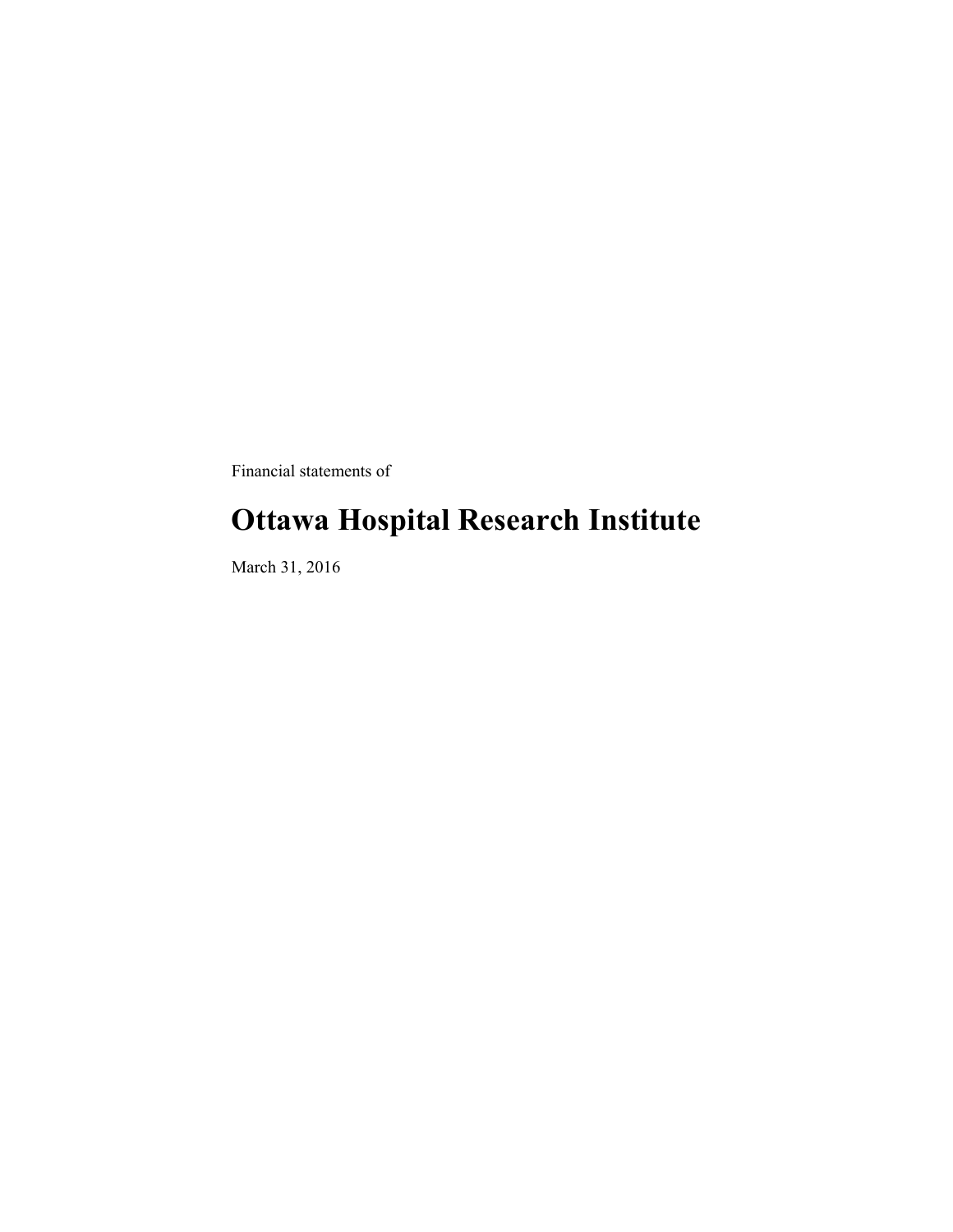# **Ottawa Hospital Research Institute**<br>March 31, 2016

### Table of contents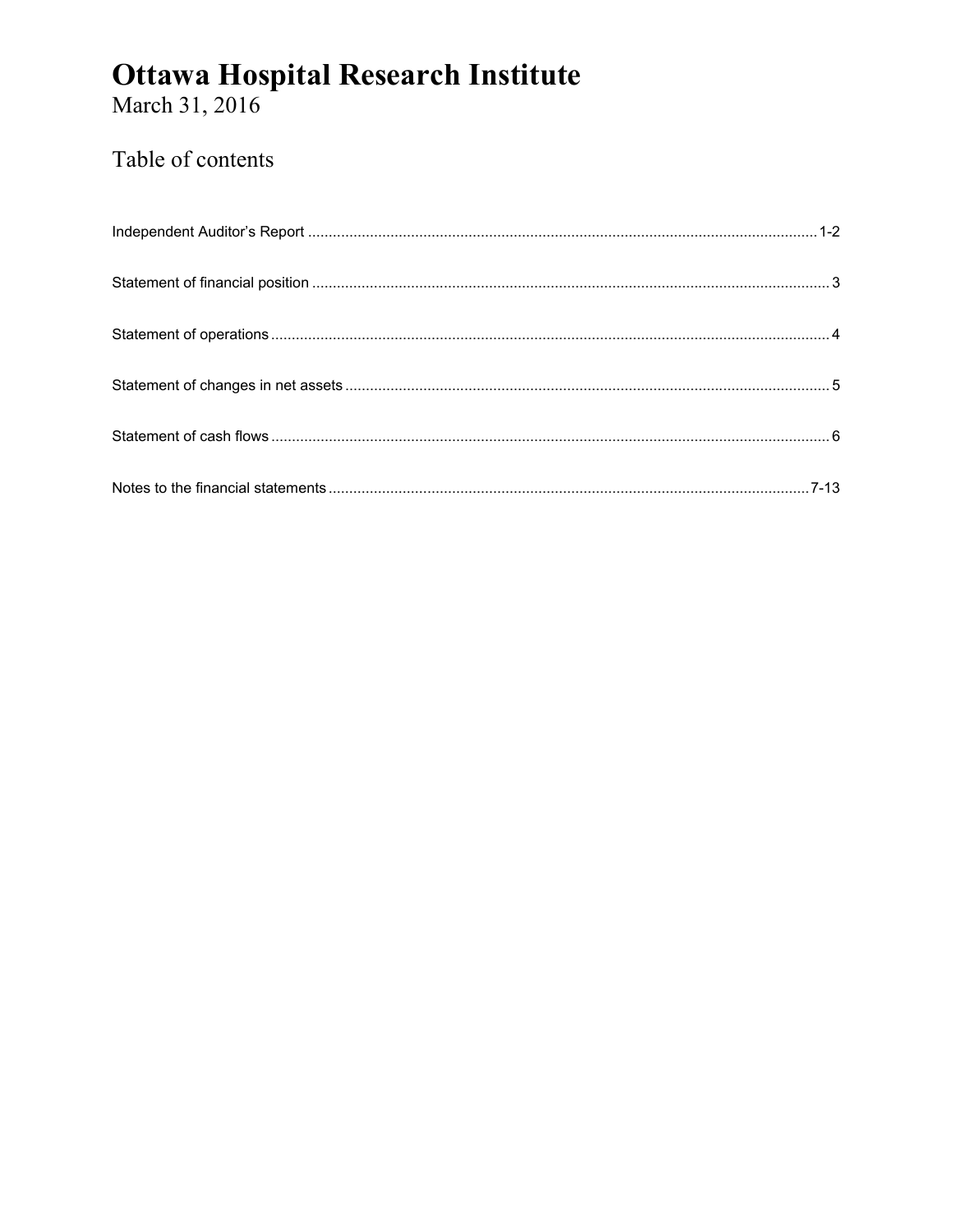## Deloitte.

Deloitte LLP 1600 - 100 Queen Street Ottawa ON K1P 5T8 Canda

Tel: (613) 236–2442 Fax: (613) 236–2195 www.deloitte.ca

### **Independent Auditor's Report**

To the Members of the Ottawa Hospital Research Institute

We have audited the accompanying financial statements of the Ottawa Hospital Research Institute, which comprise the statement of financial position as at March 31, 2016, and the statements of operations, changes in net assets and cash flows for the year then ended, and a summary of significant accounting policies and other explanatory information.

#### **Management's Responsibility for the Financial Statements**

Management is responsible for the preparation and fair presentation of these financial statements in accordance with Canadian accounting standards for not-for-profit organizations, and for such internal control as management determines is necessary to enable the preparation of financial statements that are free from material misstatement, whether due to fraud or error.

#### **Auditor's Responsibility**

Our responsibility is to express an opinion on these financial statements based on our audit. We conducted our audit in accordance with Canadian generally accepted auditing standards. Those standards require that we comply with ethical requirements and plan and perform the audit to obtain reasonable assurance about whether the financial statements are free from material misstatement.

An audit involves performing procedures to obtain audit evidence about the amounts and disclosures in the financial statements. The procedures selected depend on the auditor's judgment, including the assessment of the risks of material misstatement of the financial statements, whether due to fraud or error. In making those risk assessments, the auditor considers internal control relevant to the entity's preparation and fair presentation of the financial statements in order to design audit procedures that are appropriate in the circumstances, but not for the purpose of expressing an opinion on the effectiveness of the entity's internal control. An audit also includes evaluating the appropriateness of accounting policies used and the reasonableness of accounting estimates made by management, as well as evaluating the overall presentation of the financial statements.

We believe that the audit evidence we have obtained is sufficient and appropriate to provide a basis for our audit opinion.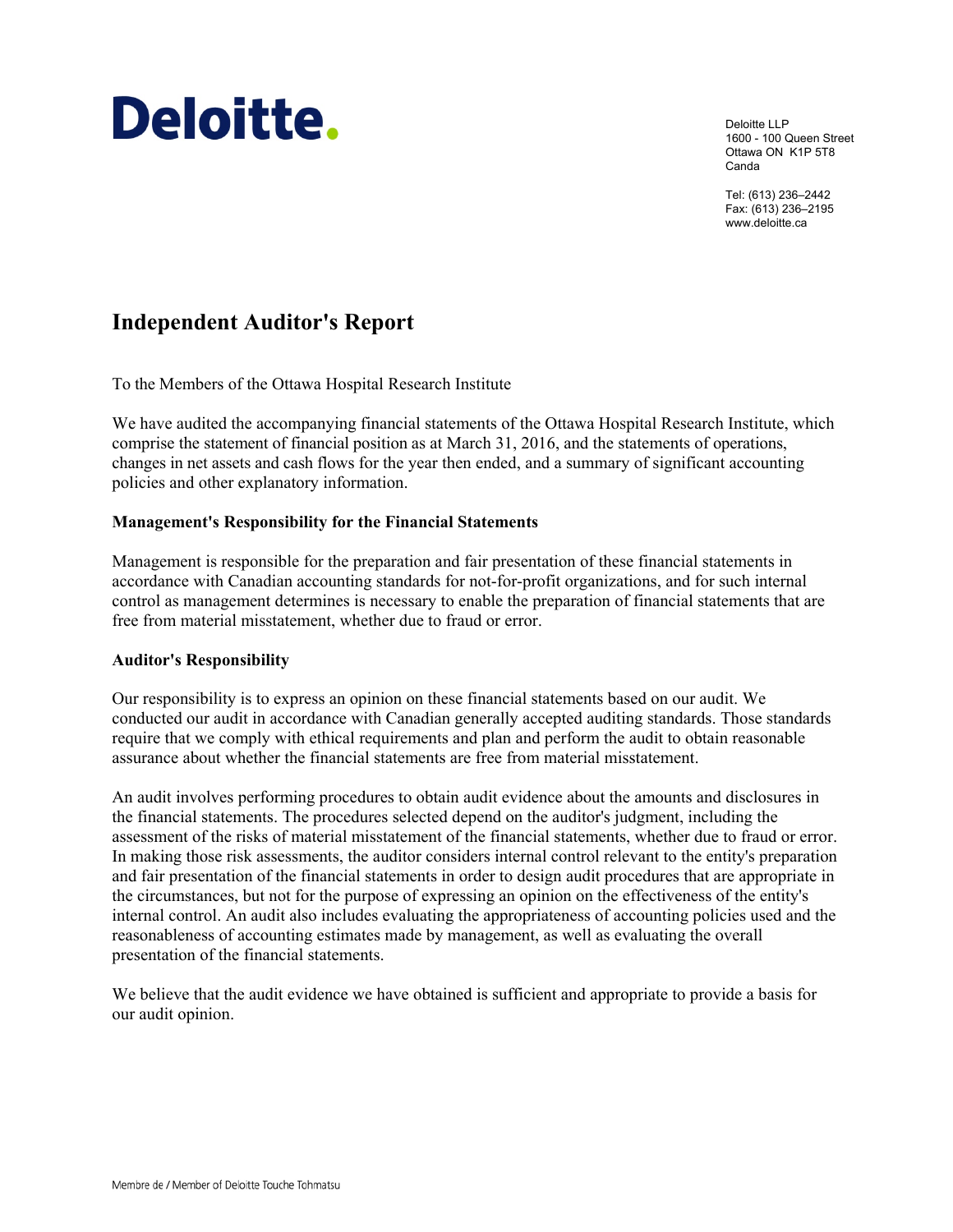#### **Opinion**

In our opinion, the financial statements present fairly, in all material respects, the financial position of the Ottawa Hospital Research Institute as at March 31, 2016, and the results of its operations and its cash flows for the year then ended in accordance with Canadian accounting standards for not-for-profit organizations.

Detoite LLP

Chartered Professional Accountants Licensed Public Accountants

June 21, 2016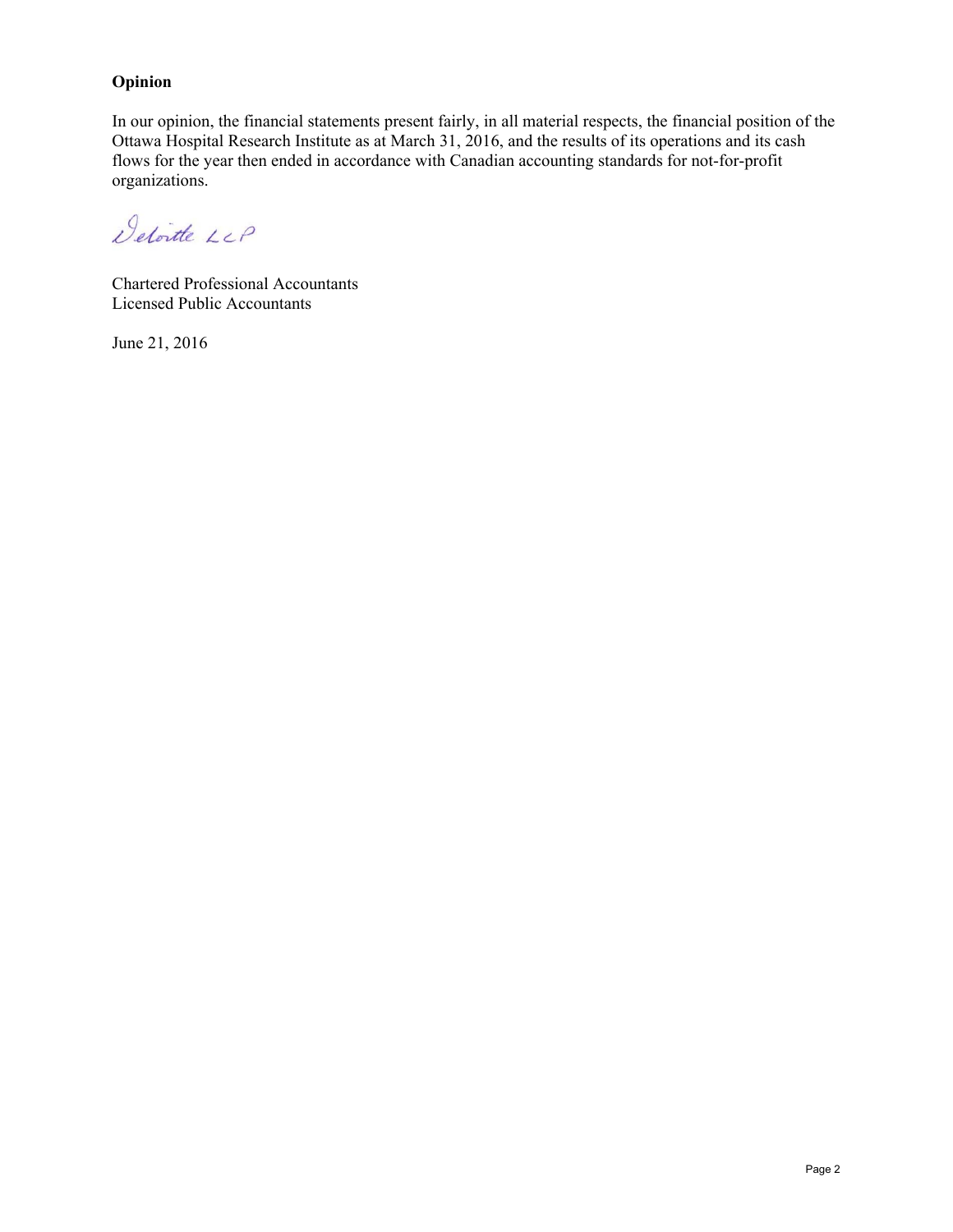Statement of financial position as at March 31, 2016

|                                       | Externally |              |             |             |
|---------------------------------------|------------|--------------|-------------|-------------|
|                                       | restricted | Unrestricted | 2016        | 2015        |
|                                       | \$         | \$           | \$          | \$          |
| <b>Assets</b>                         |            |              |             |             |
| <b>Current assets</b>                 |            |              |             |             |
| Cash                                  | 9,482,883  | 4,064,655    | 13,547,538  | 10,753,802  |
| Due from The Ottawa Hospital (Note 3) |            | 1,473,387    | 1,473,387   | 3,233,988   |
| Due from The Ottawa Hospital          |            |              |             |             |
| Foundation (Note 3)                   | 1,700,580  | 4,039,682    | 5,740,262   | 5,890,690   |
| Accounts receivable                   | 8,383,572  | 1,312,445    | 9,696,017   | 10,120,648  |
|                                       | 19,567,035 | 10,890,169   | 30,457,204  | 29,999,128  |
| Prepaid expenses                      |            | 18,750       | 18,750      | 149,292     |
| Investments (Note 4)                  | 58,015,984 |              | 58,015,984  | 58,802,897  |
| Capital assets (Note 5)               | 19,347,903 |              | 19,347,903  | 21,345,294  |
|                                       | 96,930,922 | 10,908,919   | 107,839,841 | 110,296,611 |
|                                       |            |              |             |             |
| <b>Liabilities</b>                    |            |              |             |             |
| <b>Current liabilities</b>            |            |              |             |             |
| Accounts payable and                  |            |              |             |             |
| accrued liabilities                   | 795,713    | 675,236      | 1,470,949   | 3,373,107   |
| Unearned income                       | 260,000    | 2,459,232    | 2,719,232   | 5,252,500   |
| Unexpended research                   |            |              |             |             |
| project funding (Note 6)              | 76,527,306 |              | 76,527,306  | 71,635,533  |
|                                       | 77,583,019 | 3,134,468    | 80,717,487  | 80,261,140  |
| Deferred capital                      |            |              |             |             |
| contributions (Note 7)                | 18,835,727 |              | 18,835,727  | 20,752,285  |
|                                       | 96,418,746 | 3,134,468    | 99,553,214  | 101,013,425 |
| Net assets                            |            |              |             |             |
| Internally restricted (Note 8)        |            | 4,959,966    | 4,959,966   | 5,956,525   |
| Invested in capital assets            | 512,176    |              | 512,176     | 593,009     |
| Unrestricted                          |            | 2,814,485    | 2,814,485   | 2,733,652   |
|                                       | 512,176    | 7,774,451    | 8,286,627   | 9,283,186   |
|                                       | 96,930,922 | 10,908,919   | 107,839,841 | 110,296,611 |

On behalf of the Board

Director

Ian Mumford

Director

Christa Casey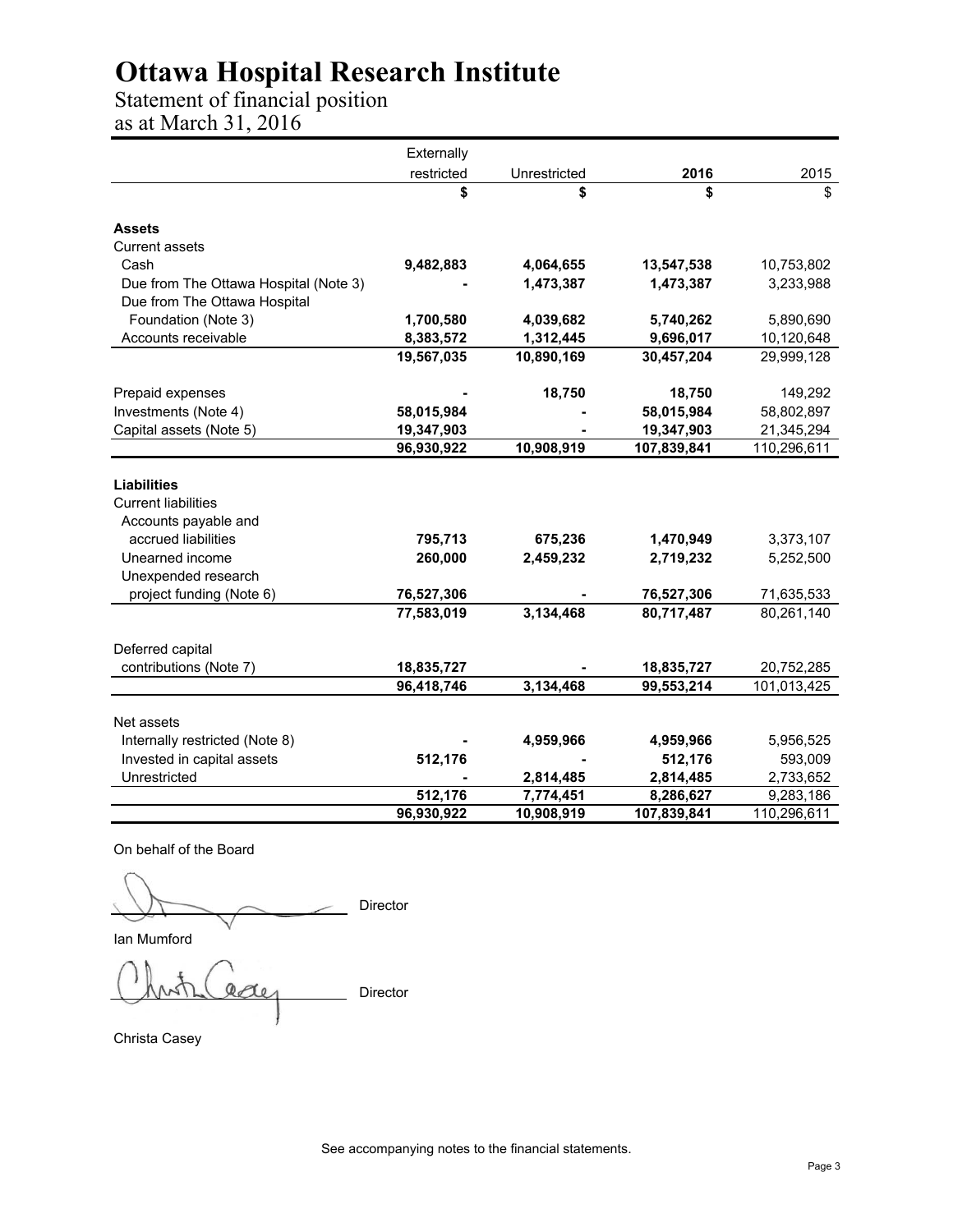Statement of operations year ended March 31, 2016

|                                         | Externally |              |             |             |
|-----------------------------------------|------------|--------------|-------------|-------------|
|                                         | restricted | Unrestricted | 2016        | 2015        |
|                                         | \$         | \$           | \$          | \$          |
| <b>Revenue</b>                          |            |              |             |             |
| The Ottawa Hospital Foundation (Note 3) |            |              |             |             |
| Research and salary                     |            | 4,129,480    | 4,129,480   | 4,614,840   |
| <b>Endowment Fund income</b>            |            | 1,908,201    | 1,908,201   | 1,894,709   |
| Indirect cost recovery                  |            | 6,527,692    | 6,527,692   | 6,578,835   |
| The Ottawa Hospital (Note 3)            |            | 8,842,200    | 8,842,200   | 4,565,932   |
| University of Ottawa (Note 3)           |            |              |             |             |
| Salary support                          |            | 1,157,262    | 1,157,262   | 1,273,979   |
| <b>Endowment Fund income</b>            |            | 56,375       | 56,375      | 117,418     |
| Medical practice plans                  |            | 5,428,675    | 5,428,675   | 5,605,958   |
| Research projects                       | 72,720,320 |              | 72,720,320  | 75,152,049  |
| Miscellaneous                           |            | 661,752      | 661,752     | 654,472     |
| Investment income (Note 4)              |            | (646, 631)   | (646, 631)  | 4,956,387   |
| Amortization of deferred                |            |              |             |             |
| capital contributions (Note 7)          | 3,220,819  |              | 3,220,819   | 3,374,487   |
|                                         | 75,941,139 | 28,065,006   | 104,006,145 | 108,789,066 |
|                                         |            |              |             |             |
| <b>Expenses</b><br>Scientific programs  |            | 18,336,822   | 18,336,822  | 19,196,492  |
| General research administration         |            | 3,700,083    | 3,700,083   | 3,263,331   |
| Technology transfer program             |            | 689,682      | 689,682     | 397,401     |
| Hospital services                       |            | 4,002,347    | 4,002,347   | 3,945,372   |
| Other research                          |            | 1,371,033    | 1,371,033   | 1,142,350   |
| Research ethics board                   |            | 917,290      | 917,290     | 902,013     |
| Research project costs (Note 6)         | 72,720,320 |              | 72,720,320  | 75,152,049  |
| Amortization of capital assets          | 3,265,127  |              | 3,265,127   | 3,418,795   |
|                                         | 75,985,447 | 29,017,257   | 105,002,704 | 107,417,803 |
| Excess (deficiency) of revenue          |            |              |             |             |
| over expenses                           | (44, 308)  | (952, 251)   | (996, 559)  | 1,371,263   |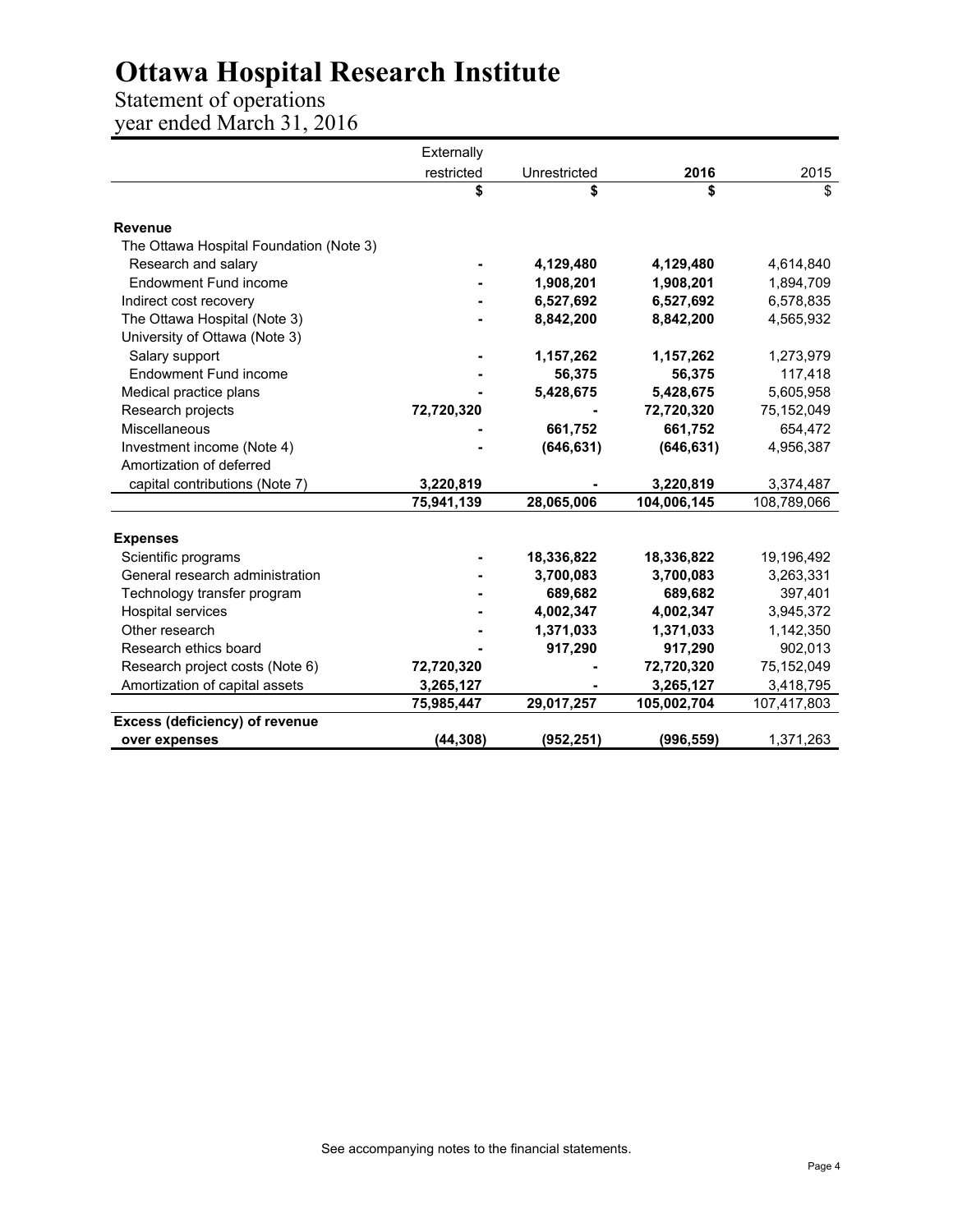Statement of changes in net assets year ended March 31, 2016

|                                                  |               | Invested in | Internally |              |            |           |
|--------------------------------------------------|---------------|-------------|------------|--------------|------------|-----------|
|                                                  | Externally    | capital     | restricted |              |            |           |
|                                                  | restricted    | assets      | (Note 8)   | Unrestricted | 2016       | 2015      |
|                                                  |               |             |            |              |            |           |
| Balance, beginning of year                       |               | 593.009     | 5,956,525  | 2,733,652    | 9,283,186  | 7,911,923 |
| Excess (deficiency) of revenue over expenses     | (44, 308)     |             |            | (952, 251)   | (996, 559) | 1,371,263 |
| Transfer from internally restricted (Note 8)     |               |             | (996, 559) | 996,559      |            |           |
| Amortization of capital assets                   | 3,265,127     | (3,265,127) |            |              |            |           |
| Purchase of capital assets                       | (1, 267, 736) | 1,267,736   |            |              |            |           |
| Deferred capital contributions received (Note 7) | 1,267,736     | (1,304,261) | ۰          | 36,525       |            |           |
| Amortization of deferred capital contributions   | (3,220,819)   | 3,220,819   |            |              |            |           |
| Balance, end of year                             |               | 512.176     | 4.959.966  | 2,814,485    | 8,286,627  | 9,283,186 |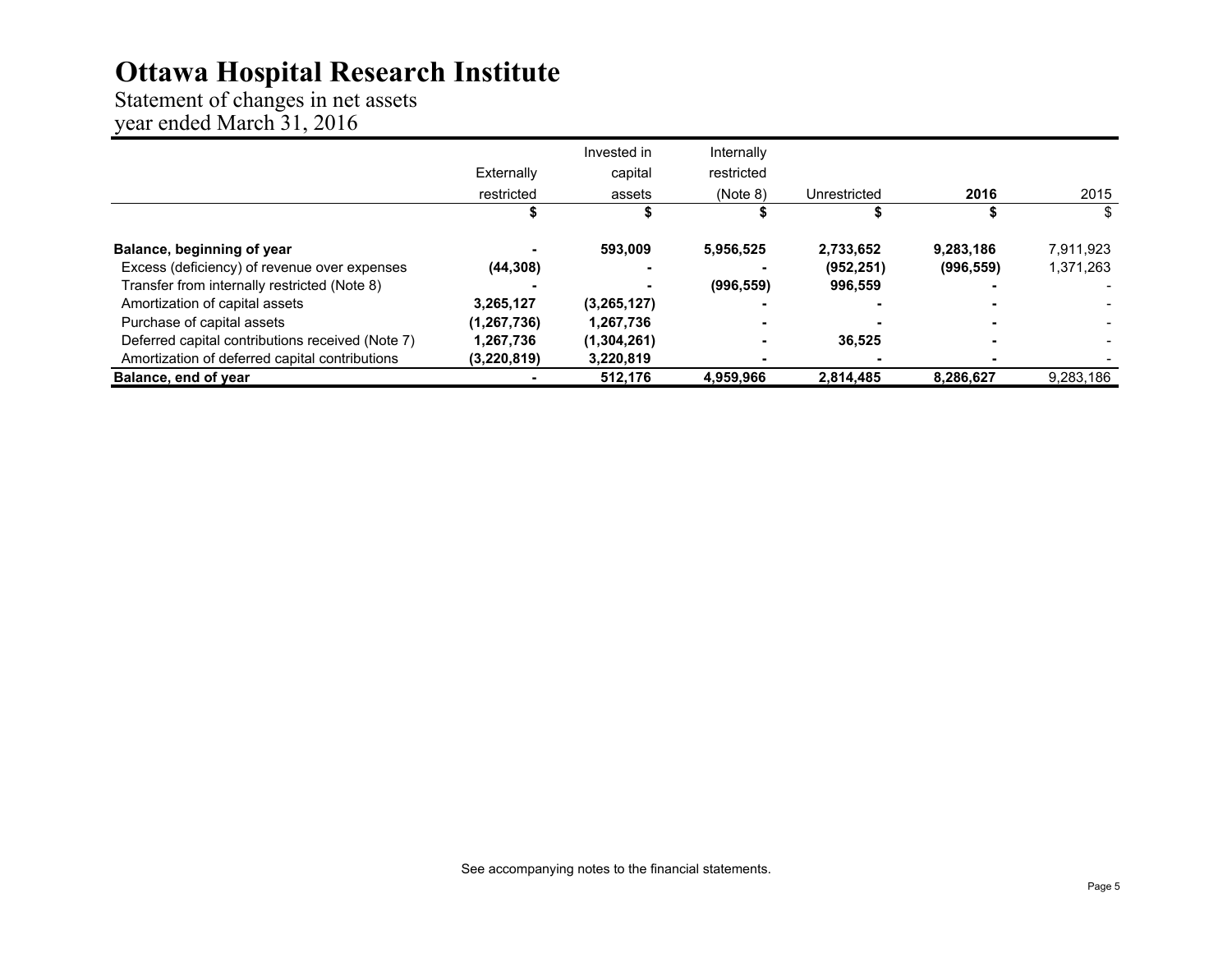### Statement of cash flows

year ended March 31, 2016

|                                                                 | 2016          | 2015                     |
|-----------------------------------------------------------------|---------------|--------------------------|
|                                                                 | \$            | \$                       |
|                                                                 |               |                          |
| <b>Operating activities</b>                                     |               |                          |
| Excess (deficiency) of revenue over expenses                    | (996, 559)    | 1,371,263                |
| Items not affecting cash                                        |               |                          |
| Amortization of capital assets                                  | 3,265,127     | 3,418,795                |
| Amortization of deferred capital contributions                  | (3, 220, 819) | (3,374,487)              |
| Change in fair value of investments (Note 4)                    | 3,010,552     | (2,392,567)              |
|                                                                 | 2,058,301     | (976, 996)               |
| Changes in non-cash operating working capital items:            |               |                          |
| Decrease in due from The Ottawa Hospital                        | 1,760,601     | 507,078                  |
| Decrease in due from The Ottawa Hospital Foundation             | 150,428       | 168                      |
| Decrease (increase) in accounts receivable                      | 424,631       | (1, 377, 892)            |
| Decrease (increase) in prepaid expenses                         | 130,542       | (149, 292)               |
| Increase (decrease) in accounts payable and accrued liabilities | (1,902,158)   | 773,778                  |
| Increase (decrease) in unearned income                          | (2,533,268)   | 318,500                  |
| Increase in unexpended research project funding                 | 4,891,773     | 2,821,738                |
|                                                                 | 4,980,850     | 1,917,082                |
|                                                                 |               |                          |
| <b>Investing activities</b>                                     |               |                          |
| Net increase in investments                                     | (2, 223, 639) | (2,391,613)              |
| Purchase of capital assets                                      | (1, 267, 736) | (1,637,885)              |
|                                                                 | (3, 491, 375) | (4,029,498)              |
| <b>Financing activities</b>                                     |               |                          |
| Deferred capital contributions received                         | 1,304,261     | 1,701,374                |
|                                                                 | 2,793,736     |                          |
| Net cash inflow (outflow)<br>Cash, beginning of year            | 10,753,802    | (411, 042)<br>11,164,844 |
|                                                                 |               |                          |
| Cash, end of year                                               | 13,547,538    | 10,753,802               |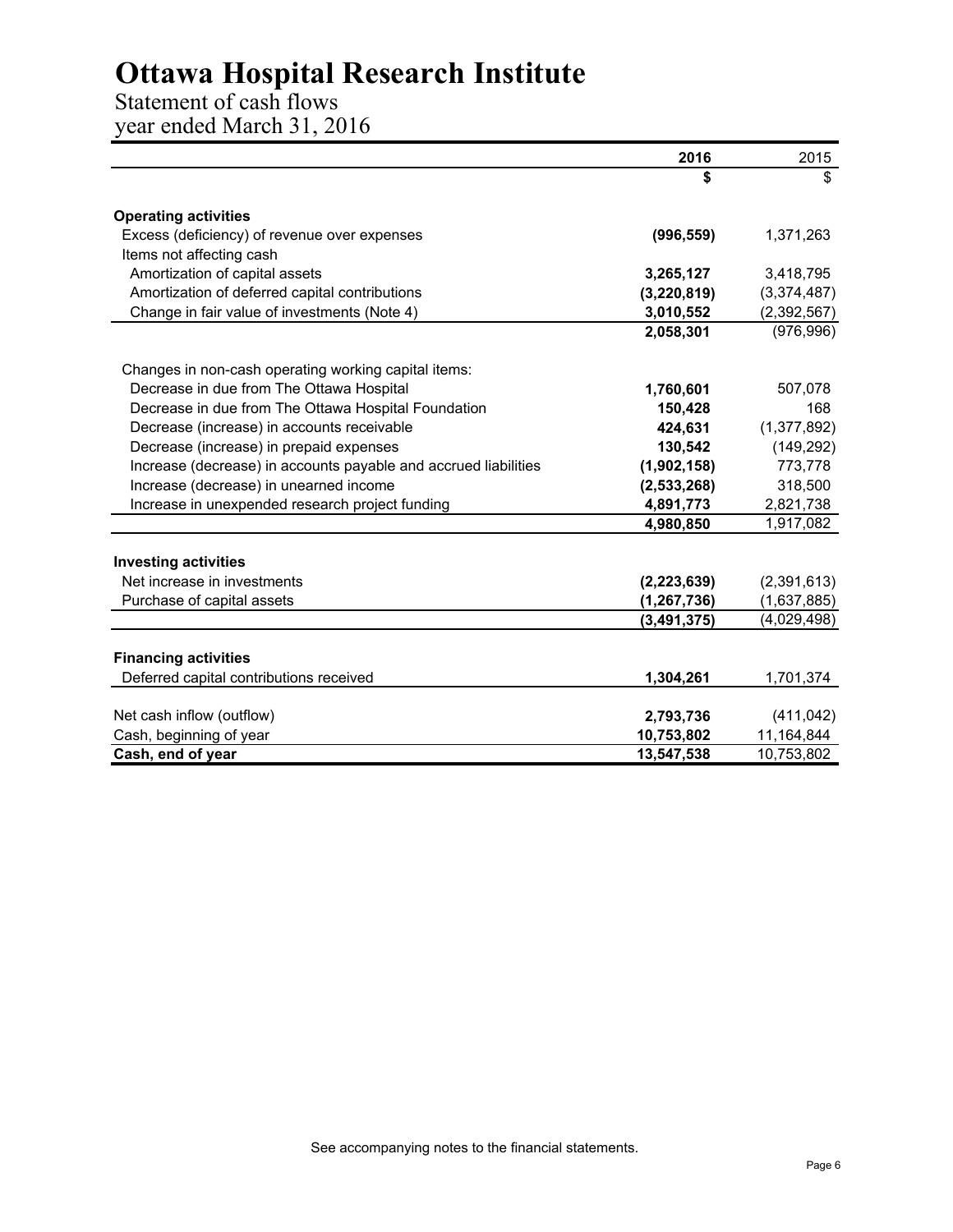Notes to the financial statements March 31, 2016

#### **1. Description of the Institute**

The Ottawa Hospital Research Institute (the "Institute") is an independent health research facility closely affiliated with The Ottawa Hospital and the University of Ottawa, committed to excellence in the creation of scientific knowledge that contributes to the prevention, diagnosis, and treatment of human disease. The Institute was incorporated without share capital under the Ontario Corporations Act on December 5, 2000. It began operations on April 1, 2001 as a result of the combination of the Loeb Health Research Institute at The Ottawa Hospital and The Ottawa General Hospital Research Institute. On January 1, 2004, as a result of the integration of the Ottawa Regional Cancer Centre and The Ottawa Hospital, the clinical research activities of the Cancer Centre were absorbed into the Institute.

The Institute is a registered charity under paragraph 149(1)(f) of the Income Tax Act and is exempt from income taxes and may issue tax deductible receipts to donors. Furthermore, the Institute has approved research institute status for purposes of clause 37 (1)(a)(ii)(b) of the Act, whereby a donor is eligible for a Scientific Research and Experimental Development (SR&ED) tax credit in the year the contribution is made.

#### **2. Significant accounting policies**

The financial statements have been prepared in accordance with Canadian accounting standards for not-for-profit organizations and include the following significant accounting policies:

#### *Basis of presentation*

On the statement of financial position and the statement of operations, the externally restricted column presents the Institute's assets, liabilities and results of operations related to its research activities that are funded by externally restricted research grants and contributions. The unrestricted column presents the Institute's administrative and non-restricted research operations.

#### *Revenue recognition*

The Institute follows the deferral method of accounting.

The Institute generates revenue through contributions from external funding agencies and related parties. Contributions receivable are recorded at an estimated realizable value in the period in which the funding agreement is signed. Unrestricted contributions are recorded as revenue when they are received or receivable. Restricted contributions are recorded as deferred revenue and recognized as revenue when the related expenses are incurred.

Contributions restricted for the acquisition of capital assets are recorded as deferred capital contributions and recognized as revenue over the estimated useful life of the related capital assets.

Interest and dividend revenue and realized gains and losses on investments are recognized in the period earned. Unrealized gains and losses on investments are recorded in the period in which they occur.

#### *Expenses*

The Institute classifies expenses on the statement of operations by function. Expenses are recognized in the year incurred and are recorded in the applicable function to which they are related. The Institute does not allocate expenses between functions after initial recognition.

#### *Cash*

Cash is recorded at fair value.

#### *Investments*

Investments are recorded at fair value, unrealized gains and losses on the fair value of investments are recognized as investment income in the statement of operations.

Shares in private companies acquired by the Institute in exchange for patent or license rights are recorded at nominal value when the fair value of the transaction is not determinable.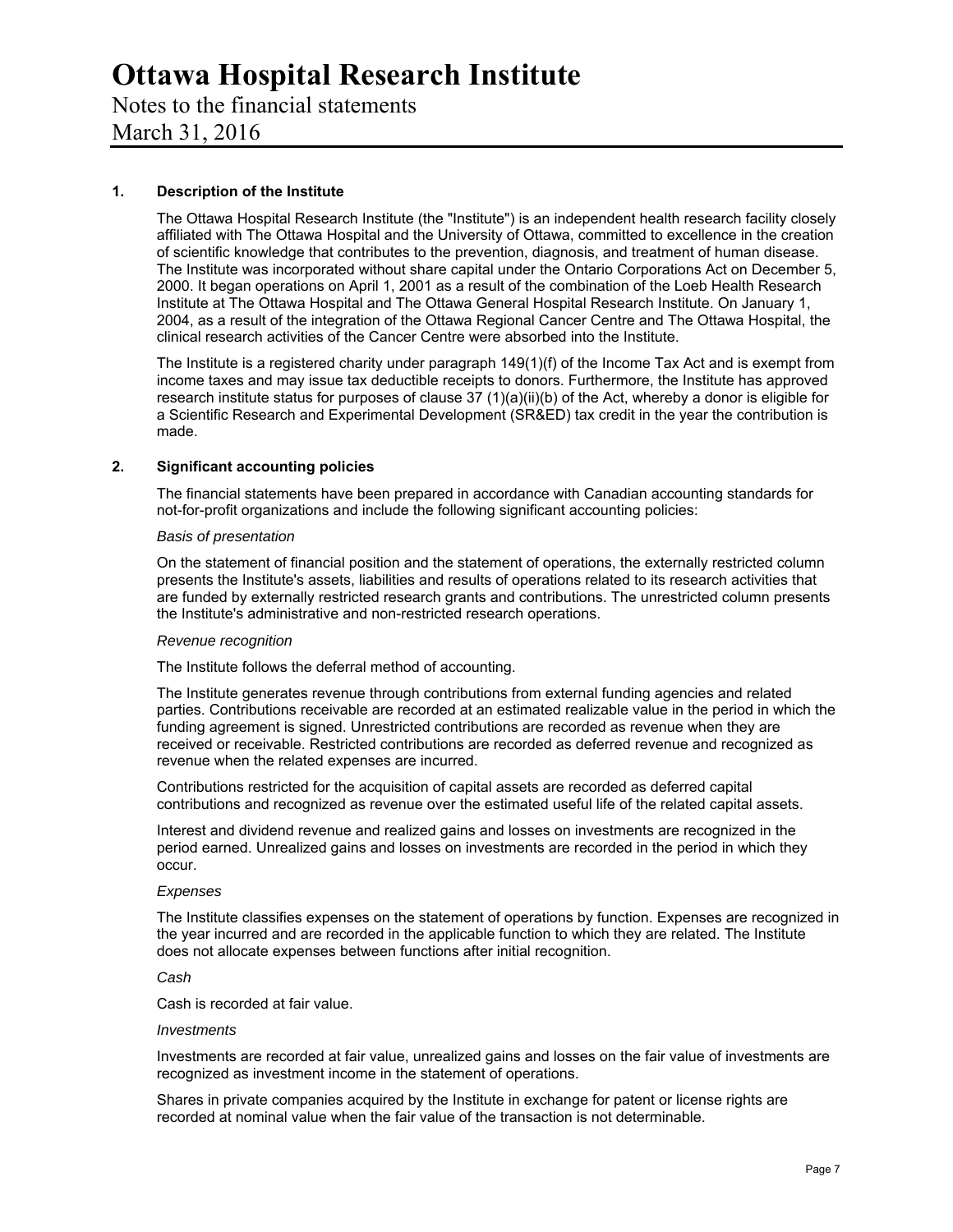Notes to the financial statements March 31, 2016

#### **2. Significant accounting policies (continued)**

#### *Other financial instruments*

The due from The Ottawa Hospital, due from The Ottawa Hospital Foundation, accounts receivable, and accounts payable and accrued liabilities are measured at amortized cost using the effective interest rate method.

#### *Capital assets*

Capital assets are stated at cost. Contributed equipment is recorded at fair value at the date of contribution. Amortization is calculated on a straight-line basis over the estimated useful lives of the assets. The estimated useful lives of the assets are as follows:

| Computer equipment                   | 5 vears    |
|--------------------------------------|------------|
| Furniture and fixtures               | 5 vears    |
| Laboratory equipment                 | 5-10 years |
| Stem Cell and Vision Research floors | 21 years   |

Patents are recorded at nominal value and are not amortized.

Capital assets are reviewed for impairment whenever events or changes in circumstances indicate that the carrying amount of an asset may not be recoverable. When the capital asset no longer has any longterm service potential, the excess of its net carrying amount over its residual value is expenses.

#### *Foreign exchange*

Transactions conducted in a foreign currency are translated into Canadian dollars at the exchange rate in effect at the date of the transaction. Assets and liabilities denominated in foreign currencies are translated at exchange rates in effect at year-end. Foreign exchange gains and losses are recorded in the statement of operations.

#### *Use of estimates*

The preparation of these financial statements requires management to make estimates and assumptions that affect the reported amounts of assets and liabilities and disclosure of contingent assets and liabilities at the date of the financial statements and the reported amounts of revenues and expenses during the period. Actual results could differ from these estimates. The most significant estimates used in preparing these financial statements include the fair value of investments, the estimated useful lives of capital assets, the amount of certain accrued liabilities and the allowance for doubtful accounts. These estimates are reviewed annually and, as adjustments become necessary, they are reported in the periods in which they become known.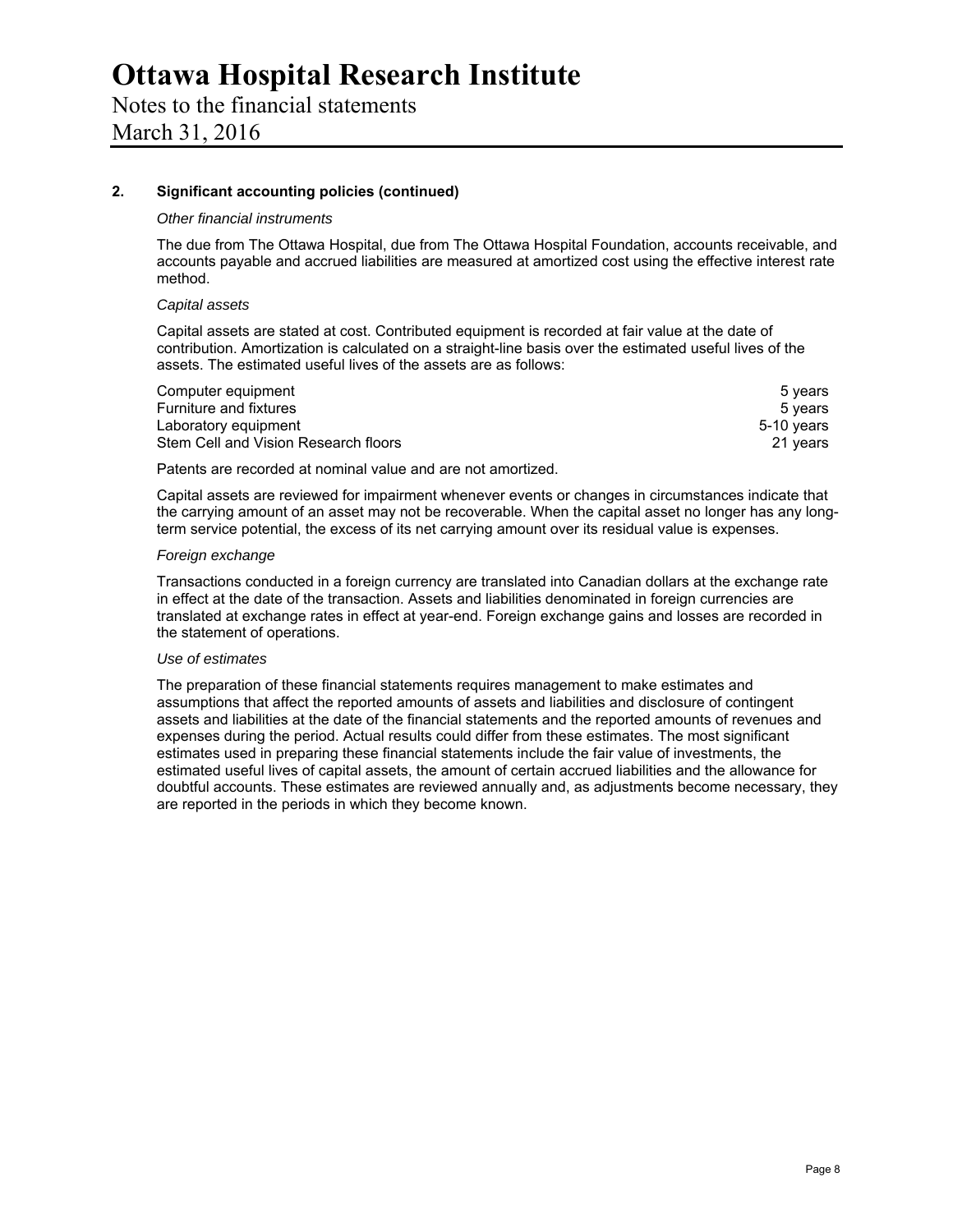Notes to the financial statements

March 31, 2016

#### **3. Related entities**

Related party transactions are in the normal course of operations and are measured at the exchange amount which is the amount of consideration established and agreed to by the related parties. The Institute has no control over these related parties.

#### *The Ottawa Hospital*

The Ottawa Hospital acts as paymaster for the Institute. The Institute has an amount due from The Ottawa Hospital of \$1,473,387 (2015 - \$3,233,988). This balance represents the difference between funds deposited at the Hospital and disbursements made on behalf of the Institute at year-end.

The Ottawa Hospital provided the Institute with grants as follows:

|                            | 2016      | 2015      |
|----------------------------|-----------|-----------|
|                            | æ         | ጦ<br>Œ    |
| General operating          | 8,612,200 | 4,335,932 |
| Specific purpose operating | 230,000   | 230,000   |
|                            | 8,842,200 | 4,565,932 |

In 2014, The Ottawa Hospital contributed \$4,500,000 to the Institute with the restriction that the amount was to be used to address financial challenges over future fiscal years; as such, the full amount was recorded as deferred income. No similar amounts were received in 2016 or 2015. For the year ended March 31, 2016, \$2,360,000 (2015 - \$nil) was recognized as revenue to partially offset the operating deficit. The remaining deferred income balance as at March 31, 2016, is \$2,140,000.

#### *The Ottawa Hospital Foundation*

The Foundation provides administrative and research funding to the Institute. During the year, the Foundation contributed the following:

|                                                          | 2016       | 2015       |
|----------------------------------------------------------|------------|------------|
|                                                          | S          | \$         |
| Unrestricted endowment fund interest                     | 1,908,201  | 1,894,709  |
| Restricted endowment fund interest for research projects | 174,718    | 79.592     |
| Unrestricted research and salary funding                 | 4,129,479  | 4,614,840  |
| Restricted research project funding                      | 3,604,975  | 4,813,928  |
| Deferred contributions relating to capital assets        | 1,080,534  | 1,591,632  |
|                                                          | 10.897.907 | 12,994,701 |

In the restricted research project funding of \$3,604,975 (2015 - \$4,813,928) there is \$1,256,383 (2015 - \$1,627,019) from the Heart and Stroke Foundation that flows through the Foundation. At year-end, \$5,740,262 (2015 - \$5,890,690) of these amounts were receivable from the Foundation. At March 31, 2016, the Foundation manages funds in the amount of \$38,110,874 (2015 - \$39,267,577), which are designated as The Ottawa Hospital Research Institute Endowment Funds. While these funds have been designated to the Institute they are legally the assets of the Foundation. Of this amount, \$927,909 (2015 - \$985,040) is restricted for the Clinical Epidemiology Unit Director's Research Chair, and \$Nil (2014 - \$716,774) is restricted for the Sprott Endowment for Stem Cell Research.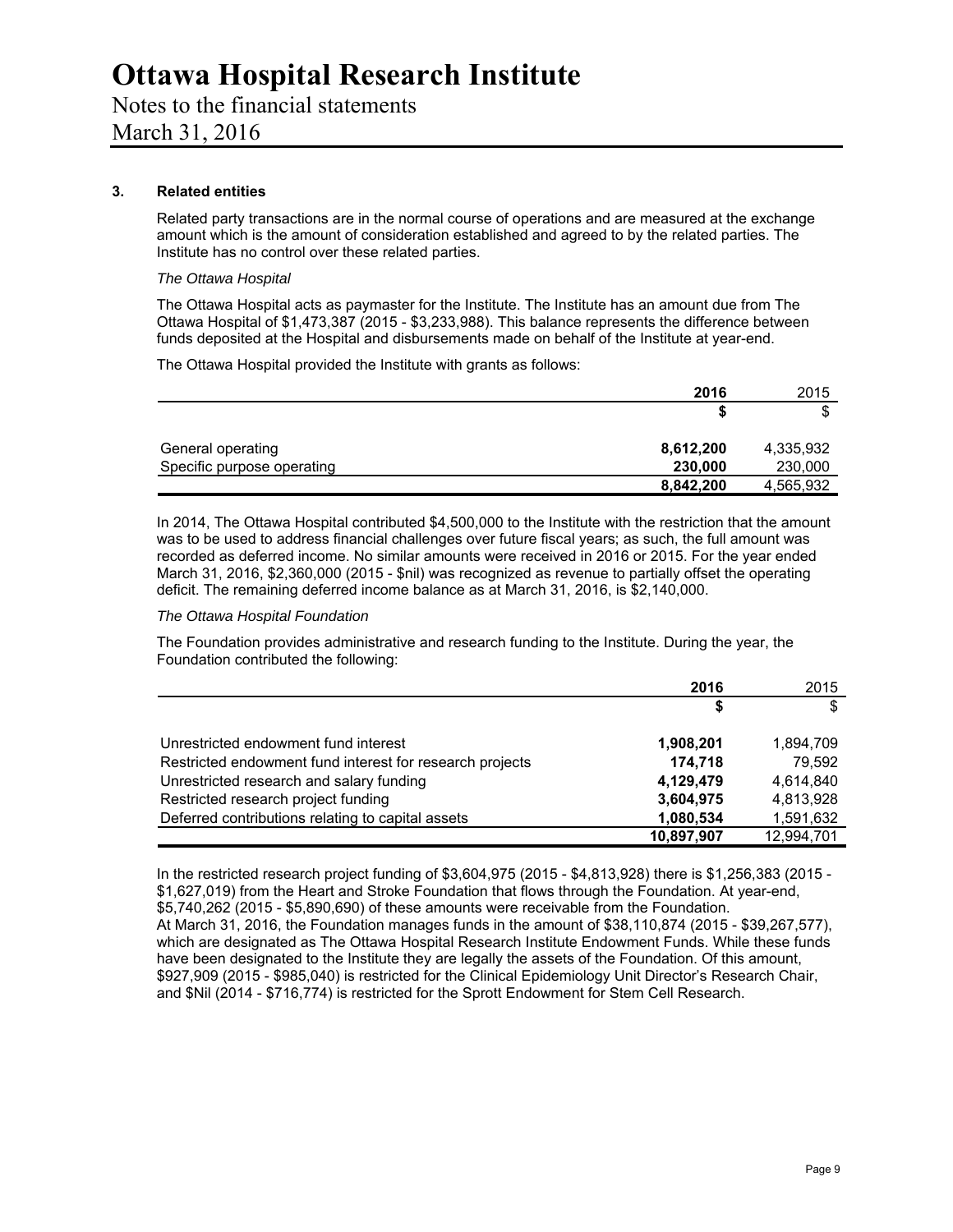### Notes to the financial statements

March 31, 2016

#### **3. Related entities (continued)**

#### *The University of Ottawa*

The University of Ottawa contributed \$1,157,262 (2015 - \$1,273,979) during the year to the Institute for salary support.

At March 31, 2016, endowment funds in the amount of \$1,366,778 (2015 - \$1,437,129) for the Clinical Epidemiology Unit Director's Research Chair, \$Nil (2015 - \$1,872,011) for the Dr. J. David Grimes Research Chair with the disendowment in February 2016 and \$2,213,754 (2015 - \$2,327,951) for the Neuroscience Research Institute Chair are held by the University of Ottawa. During the year, the Institute received \$136,246 (2015 - \$179,506) of interest on these endowments.

Certain granting agencies (Canadian Foundation for Innovation and Natural Sciences and Engineering Research Council of Canada) require that their funding flow via an Academic University setting. These funds are then transferred subsequently to the Institute. During the year, The University of Ottawa received \$2,146,537 (2015 - \$447,986) on behalf of the Institute's scientists.

The University provides premises and related maintenance and repairs to the Institute's on-site researchers at no charge. These amounts are not included in these financial statements.

#### **4. Investments**

The following table presents the fair values of the Institute's investments:

|                             |                   | 2016       |            | 2015       |
|-----------------------------|-------------------|------------|------------|------------|
|                             | <b>Fair value</b> | Cost       | Fair value | Cost       |
|                             | S                 | S          |            | \$         |
| Money market funds / cash   | 4.819             | 4.819      | 25.615     | 25,615     |
| Bonds / fixed income funds  | 37,043,403        | 37,688,911 | 36,380,882 | 35,841,801 |
| Mutual funds / pooled funds | 20,967,761        | 16,464,780 | 22,396,399 | 16,067,455 |
| Shares in private companies |                   |            |            |            |
|                             | 58,015,984        | 54,158,511 | 58,802,897 | 51,934,872 |

The Institute holds shares in private companies that were received in exchange for an amendment to a patent/licence agreement previously negotiated and in other cases, patent or license agreements to be negotiated. These shares do not give the Institute the ability to significantly influence or exercise control over these private companies. The shares are recorded in these financial statements at a nominal value as the value of the consideration given or received could not be determined. The fair value of these shares in private companies is not determinable.

The bonds/fixed income funds have interest rates ranging from 0.75% to 9.90% (2015 - 1.70% to 12.20%) and maturity dates ranging from March 2017 to November 2053 (2015 - December 2015 to April 2063).

The following table presents the breakdown of the investment revenue on investments held by the Institute:

|                                                       | 2016        | 2015      |
|-------------------------------------------------------|-------------|-----------|
|                                                       |             | \$        |
| Realized gains, dividends and interest on investments | 2,223,650   | 2,391,614 |
| Change in fair value of investments                   | (3,010,552) | 2.392.567 |
| <b>Bank interest</b>                                  | 140.271     | 172,206   |
|                                                       | (646, 631)  | 4,956,387 |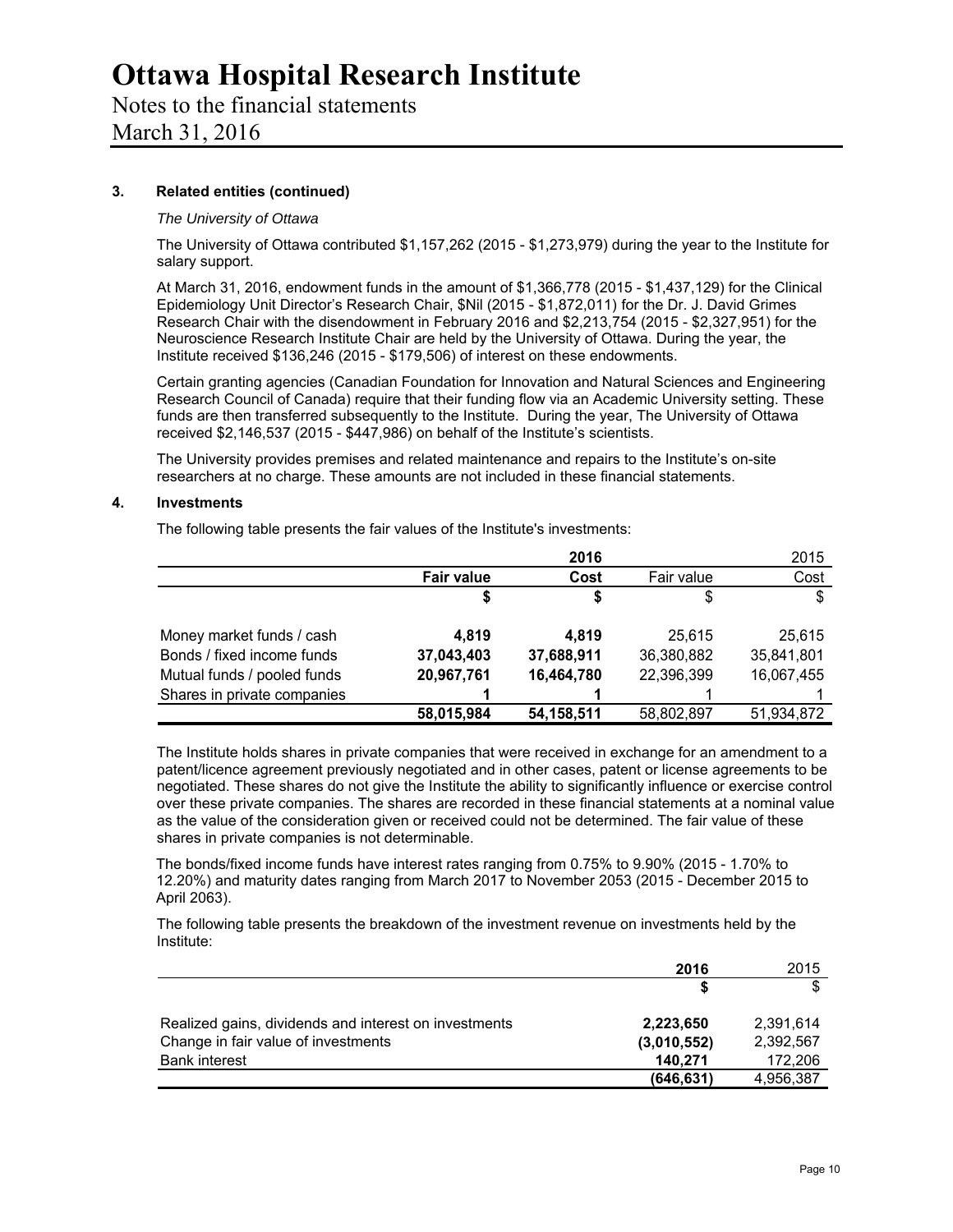Notes to the financial statements March 31, 2016

#### **5. Capital assets**

|                        |            |                    | 2016       | 2015       |
|------------------------|------------|--------------------|------------|------------|
|                        |            | <b>Accumulated</b> | Net book   | Net book   |
|                        | Cost       | amortization       | value      | value      |
|                        | \$         | \$                 | \$         | \$         |
| Computer equipment     | 5,460,018  | 5,460,018          |            |            |
| Furniture and fixtures | 2,462,628  | 2,308,386          | 154,242    | 214,233    |
| Laboratory equipment   | 42.701.213 | 36,623,032         | 6,078,181  | 6.831.813  |
| Stem Cell and Vision   |            |                    |            |            |
| Research floors        | 24,855,382 | 11,739,903         | 13,115,479 | 14,299,247 |
| Patents                |            |                    |            |            |
|                        | 75,479,242 | 56,131,339         | 19,347,903 | 21,345,294 |

Cost and accumulated amortization of capital assets as at March 31, 2015 amounted to \$74,211,508 and \$52,866,214, respectively.

#### **6. Unexpended research project funding**

Unexpended research project funding represents amounts received by the Institute which will be used in subsequent periods on active research projects. Changes in the unexpended research project funding balance are as follows:

|                                        | 2016           | 2015           |
|----------------------------------------|----------------|----------------|
|                                        | \$             | \$             |
| Balance, beginning of year             | 71,635,533     | 68,813,795     |
| Amounts received in the current period | 78,916,354     | 79,675,161     |
|                                        | 150,551,887    | 148,488,956    |
| Less                                   |                |                |
| Research project cost                  | (72, 720, 320) | (75, 152, 049) |
| Amount transferred to deferred capital |                |                |
| contributions                          | (1, 304, 261)  | (1,701,374)    |
| Balance, end of year                   | 76,527,306     | 71,635,533     |

#### **7. Deferred capital contributions**

|                            | 2016          | 2015        |
|----------------------------|---------------|-------------|
|                            | S             | \$          |
| Balance, beginning of year | 20,752,285    | 22,425,398  |
| Additions                  | 1,304,261     | 1,701,374   |
| Amortization               | (3, 220, 819) | (3,374,487) |
| Balance, end of year       | 18,835,727    | 20,752,285  |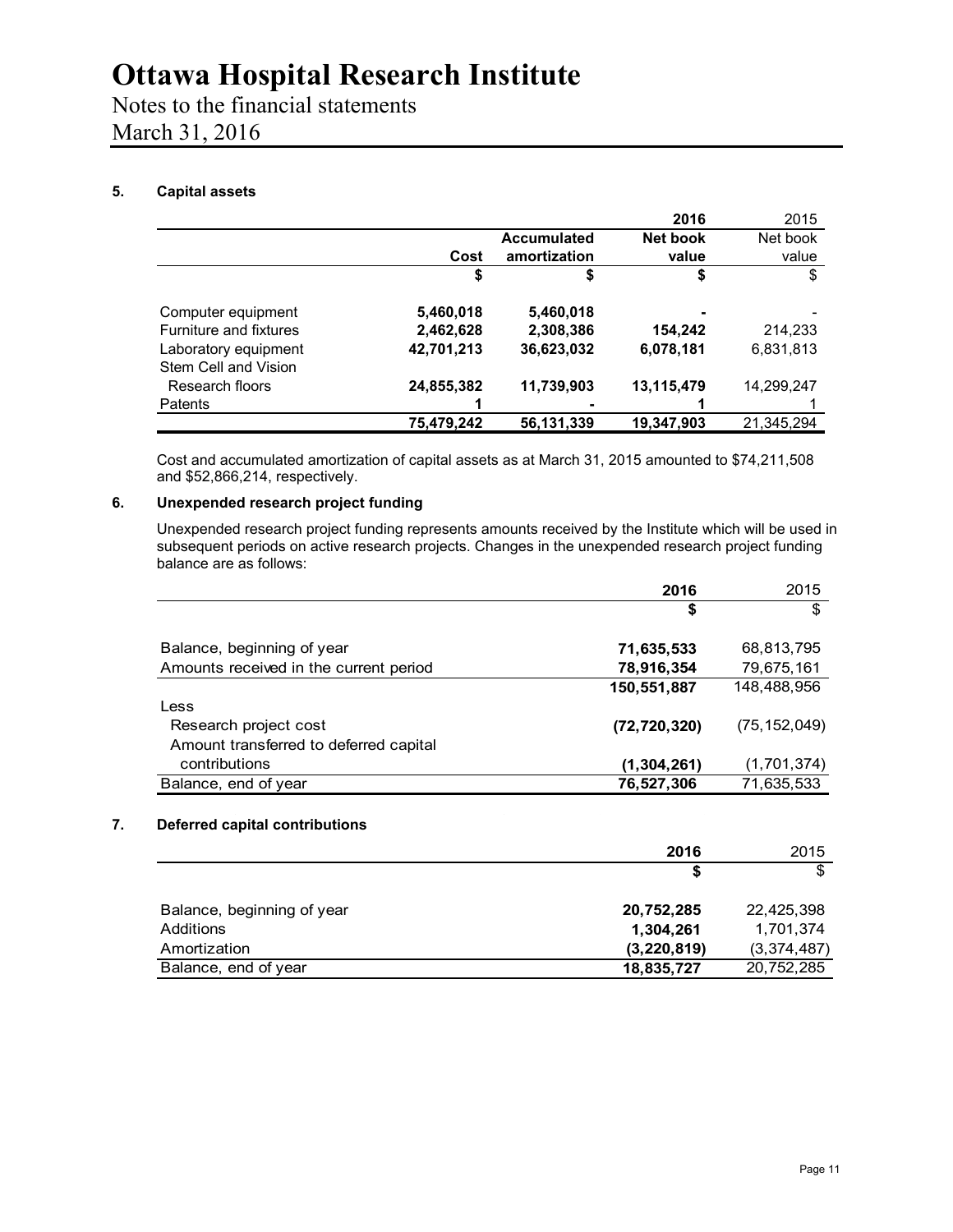Notes to the financial statements March 31, 2016

#### **8. Internally restricted net assets**

Internally restricted net assets are comprised of the Equalization Fund.

The Equalization Fund was established by the Board of Directors to provide the Institute with stable investment income for short- and long-term budget planning. On an annual basis, Management along with the investment managers set a budgeted return on investments, which is approved by the Board. Actual investment income in excess of the budgeted amount, to the maximum of net income for the year, is transferred to the Equalization Fund. When actual investment income is less than the budgeted amount, the difference up to the maximum of the balance of the Equalization Fund or the Institute's net loss is transferred to the unrestricted net assets from the Equalization Fund. During the year, \$996,559 was transferred out of the Equalization Fund (2015 - \$1,371,263 was transferred into the Equalization Fund).

#### **9. Pension plan**

Substantially all of the full-time employees of the Institute are members of the Healthcare of Ontario Pension Plan (the "Plan"), which is a multi-employer defined benefit pension plan available to all eligible employees of the participating members of the Ontario Hospital Association. Plan members will receive benefits based on the length of service and on the average of annualized earnings during the five consecutive years prior to retirement, termination or death that provide the highest earnings.

Pension assets consist of investment grade securities. Market and credit risk on these securities are managed by the Plan by placing plan assets in trust and through the Plan investment policy

Pension expense is based on Plan management's best estimates, in consultation with its actuaries, of the amount, which is currently calculated as 1.26 times the employees' pension contribution, required to provide a high level of assurance that benefits will be fully represented by fund assets at retirement, as provided by the Plan. The funding objective is for employer contributions to the Plan to remain a constant percentage of employees' contributions.

Variances between actuarial funding estimates and actual experience may be material and any differences are generally to be funded by the participating members. The most recent actuarial valuation of the Plan as at December 31, 2014 indicates the Plan is fully funded. Contributions to the Plan made during the year by the Institute on behalf of its employees amounted to \$2,829,264 (2014 - \$2,706,188) and are included in the statement of operations.

#### **10. Financial instruments**

The Institute's financial instruments consist of cash, due from The Ottawa Hospital, due from The Ottawa Hospital Foundation, accounts receivable, investments, accounts payable and accrued liabilities.

The carrying values of due from The Ottawa Hospital, due from The Ottawa Hospital Foundation, accounts receivable and accounts payable and accrued liabilities approximate their fair values due to the relatively short periods to maturity of the instruments.

The fair value of investments is disclosed in Note 4.

The Institute's exposure to interest rate risk includes all cash, investments, bonds and money market funds. Foreign currency risk exposure is limited to international mutual funds of \$11,191,085 (2015 - \$12,442,491). The Institute does not hedge its foreign currency risk exposure.

Credit risk is the risk that one party to a financial instrument will cause a financial loss for the other party to discharge an obligation. The Institute's main exposure comes from its investments and amounts receivable. Management does not believe it is exposed to any significant credit risk as receivables are primarily from related parties and government organizations; investments are diversified as disclosed in Note 4.